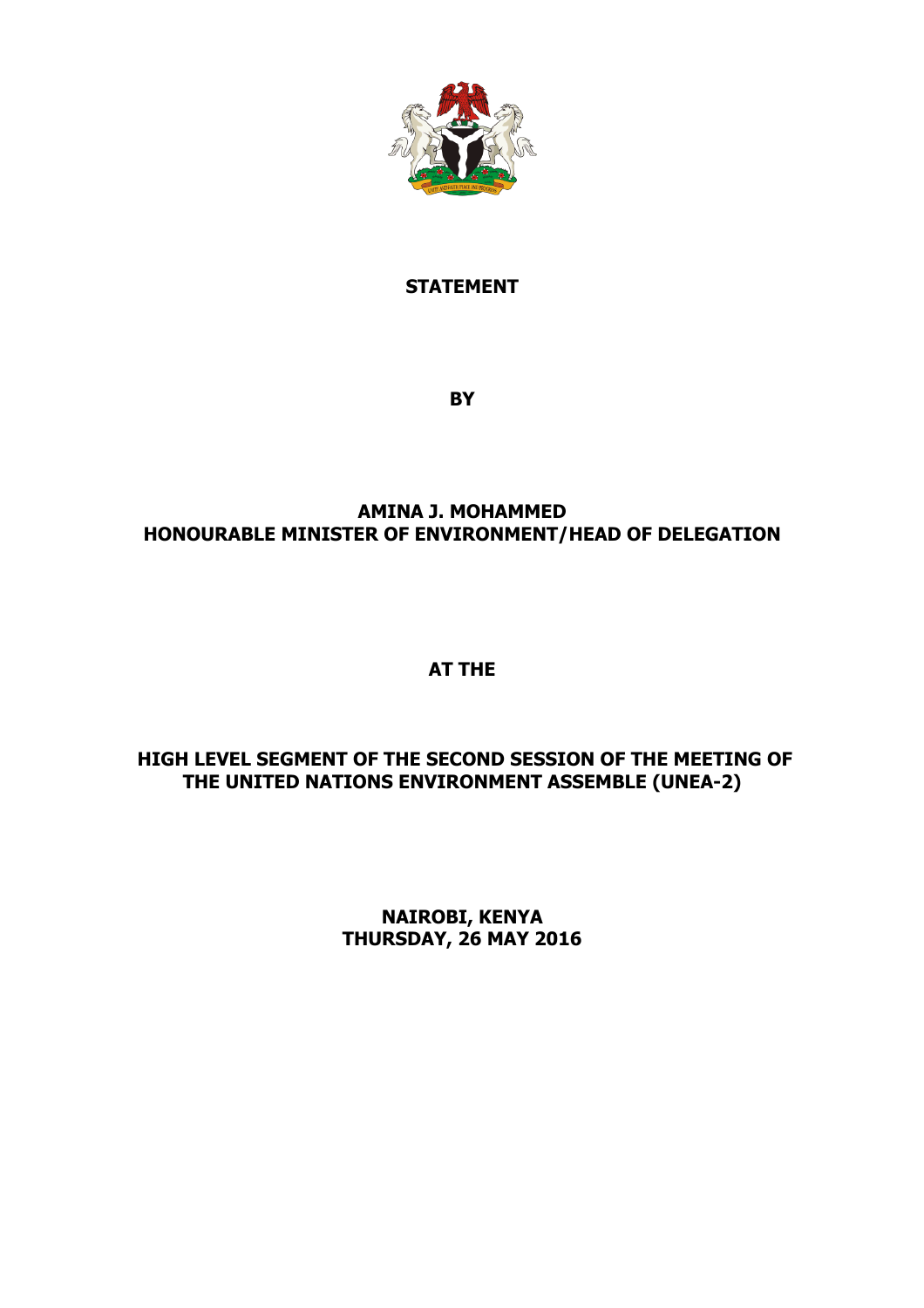#### **Mr President, Excellencies,**

Nigeria aligns itself with the positions of the Africa group and the G77 and china.

2. First, I should like to congratulate you, Mr. President and my colleagues, members of the bureau on our appointment to steer the affairs of this second session of the United Nations Environment Assembly (UNEA-2). I should also like to thank the Executive Director and his team at the UNEP secretariat for their enormous efforts in facilitating our meetings, producing documents and reports to ensure a successful meeting that will meet the expectations of member states.

3. I also congratulate Achim Steiner for his excellent work and friendship as the Executive Director of UNEP and to wish him well as he begins a new journey in his amazing career.

4. Mr. President, Agenda 2030 as we all know, is one that aims to address the root causes of unsustainable consumption and production patterns, and transform them into sustainable lifestyles and livelihoods. Empowering people, taking climate action and protecting the environment are at the heart of changing the narrative and putting us firmly on the path of sustainable development. The cross cutting nature of the 17 SDGs and 169 targets therefore, requires integration, synergy and genuine partnerships for the Goals & targets to be successfully achieved. We need to remember our commitments in 2015, that no one should be left behind and as such our watch words must focus on Dignity, Rights, Respect, Tolerance and Hope, for without these words, we will surely leave many behind on the journey to Agenda 2030

3. In this regard, the role of UNEA in demonstrating strong multilateral leadership to drive the successful delivery of the environmental dimensions of the 2030 SD agenda is applauded. Similarly, as UNEP takes the lead in facilitating the implementation in our countries, we must continuously strengthen UNEP to provide the necessary support that will enhance the technical capacity and capability of member states, especially the developing countries.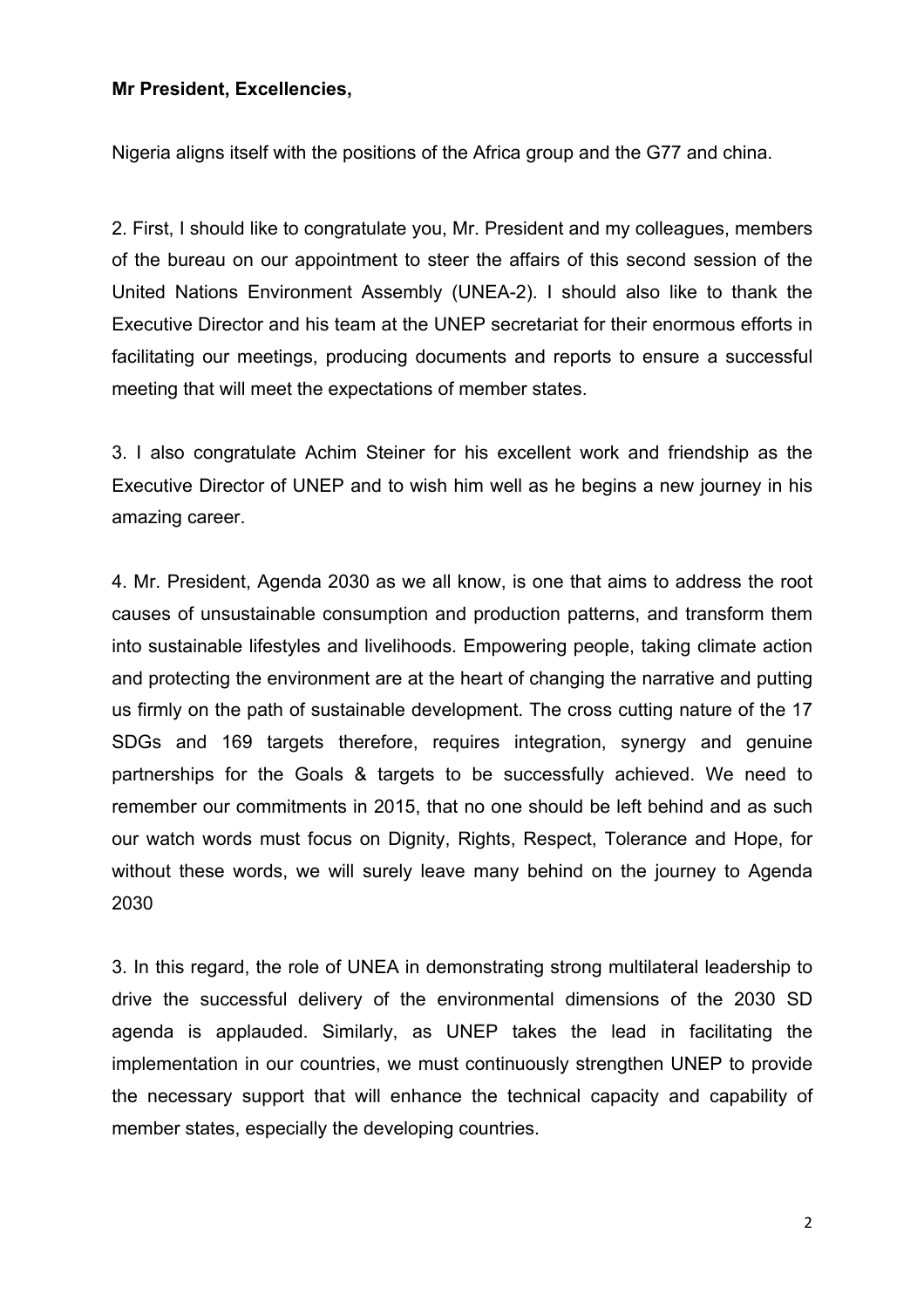4. Mr. President, my delegation's expectation of the outcome of UNEA-2 is to build on the gains and progress made since UNEA-1, taking into cognizance the need to strengthen our overall environmental governance. Of paramount importance are the 3 historic global commitments made in 2015, SDG's, Addis Finance Agreement & Paris Agreement and the need to ensure the implementation of National Plans of developing countries, addressing the increasing challenges of unsustainable use of our Natural Capital, issues of Chemicals and Wastes as well as Air pollution, amongst others. In particular, provisions for adequate financing, technology transfer and capacity development that will assist developing countries are critical. It is our belief that the draft resolutions that will be recommended for adoption at this high level segment, are products of very robust consultations that will set the path for concrete actions for implementing Agenda 2030. Mr. President we must sustain the ambition we attained last year in all 3 global agreements.

5. Mr. President, it is expedient to highlight that at the national level, Nigeria in a complex context of conflict, falling oil prices and governance challenges, is engaging in extensive consultations with key stakeholders including CSOs, young people and good business, to build the required synergy and partnerships that are fundamental towards our pursuit for the achievement of the Agenda 2030 for Sustainable Development and the AU agenda 2063. We are going into a terrain not dared before by engaging the private sector, using the Nigeria Stock Exchange as a platform to take advantage of the opportunities and challenges of the Sustainable Development Agenda to drive the process of greening our economy.

6. Furthermore, we are strengthening our enforcement mechanisms to ensure that developmental activities to improve our infrastructure are done in harmony with the environment and people, especially women. Addressing pollution, the oil spills clean up in Ogoniland will be launched on the  $2^{nd}$  of June 2016 to flag off the commencement of a 25 year clean up process holding oil companies to account as we try to restore our ecosystems.

7. Finally, Mr. President I wish to seize this opportunity to acknowledge the role played by UNEP, the ED, Mr. Achim Steiner and his team at the critical stages of finding a way forward in the resolution of the oil spills clean up in the Niger Delta. The commitment of UNEP in ensuring science and expertise informed the ambition